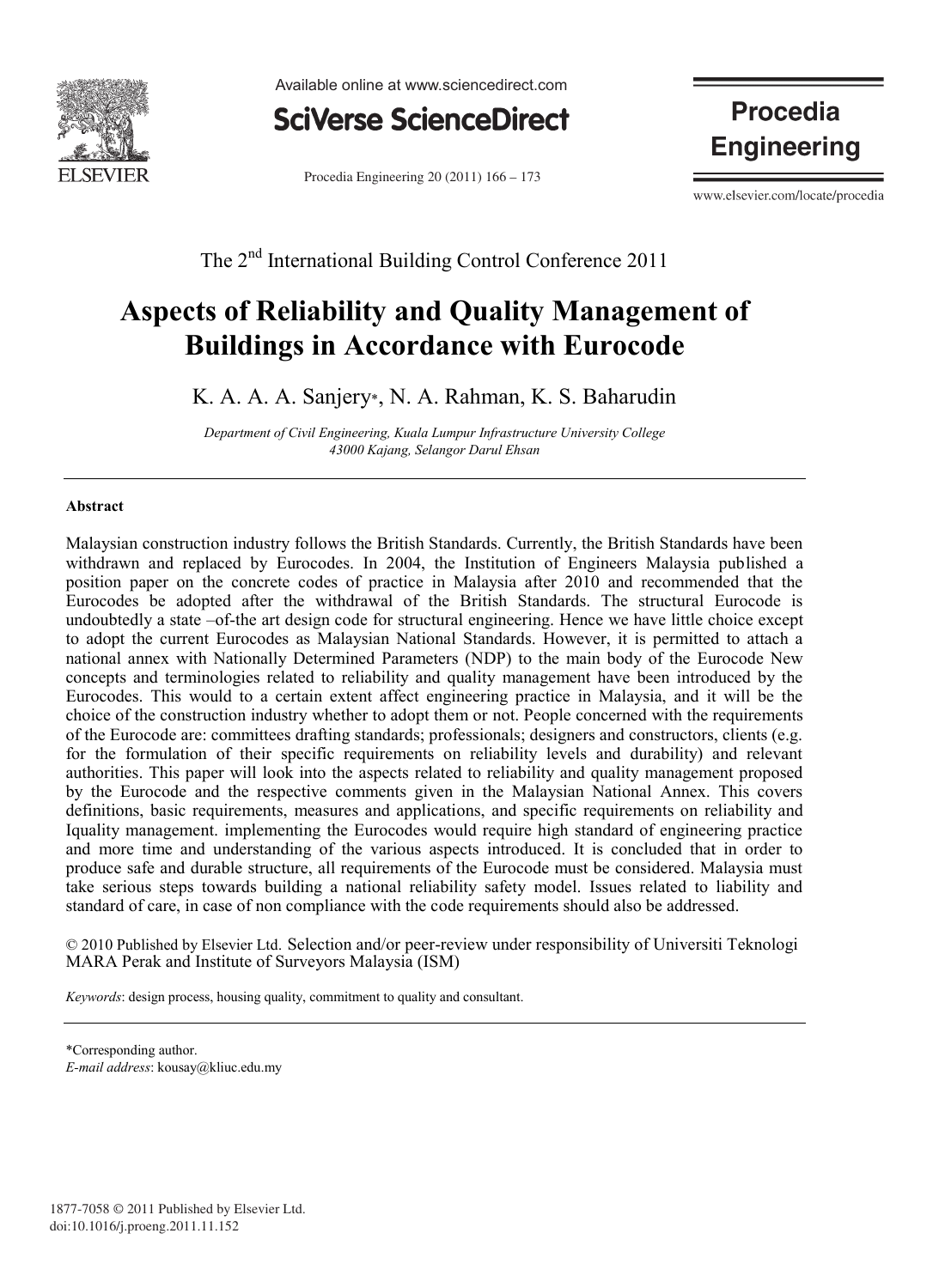#### **1. Introduction**

 It has been long established that uncertainties in anticipated loads and load carrying capacity of a structure are inherent in structural design. These uncertainties can be put into two major categories with regard to causes of failure, these are:

a. Natural causes; result from unpredictability of loads such as wind, earthquake, water pressure, or live load acting on the buildings. Another source of uncertainty attributable to natural causes is the mechanical behaviour of the materials used in construction.

b. Human causes; include intended and unintended departures from optimum design. This includes approximation, calculation errors, communication problems, lack of knowledge, and greed. Similarly, during construction, uncertainties arise due to the use of inadequate materials, method of construction, changes without analysis. Misuse, inadequate maintenance, and sabotage can also be attributed to this category.

 Due to this, Nowak and Collins [1], and Schneider [3] indicated that the complete structure will not be absolutely safe but always with a finite probability of failure. To minimize this probability, reliability - based design criteria approach has been developed and most of current codes are based on this concept. This approach intended to minimise the risk of failure due to both natural and human causes.

 In this approach, numerical values for partial factors and other reliability parameters are recommended as basic values that provide an acceptable level of reliability. In addition, these values have been selected assuming that an appropriate level of workmanship and quality management applies.

 This paper will focus more on the risk of failure due to non-compliance with items related to reliability and quality management. Accordingly, the items of the Eurocode related to aspects of reliability and quality management will be presented and discussed.

#### **2. Structure of the Eurocode: EN 1990 Basis of structural design**

 There are 58 parts of the Eurocodes have been published by CEN (European - committee for Standardisation), classified as Normative References.

Department of Standards Malaysia published a draft copy of the following parts of the Eurocode which are related to buildings for public comments:

EN 1990 Eurocode : Basis of Structural Design [2]

EN 1991 Eurocode 1: Actions on Structures

EN 1992 Eurocode 2: Design of Concrete Structure

(EN: European Standard)

EN 1990 Eurocode covers all aspects of reliability and quality management and will be the subject of paper. The code is applicable to buildings as well as all types of structures including reinforced this paper. The code is applicable to buildings as well as concrete, steel, aluminium, and timber. It describes the principles and requirements for safety, serviceability and durability of structures and set approaches for proper design and execution procedures. The various items, as presented in the Eurocode EN 1990, relevant to the present study are given in the flow diagram shown in Figure 1.